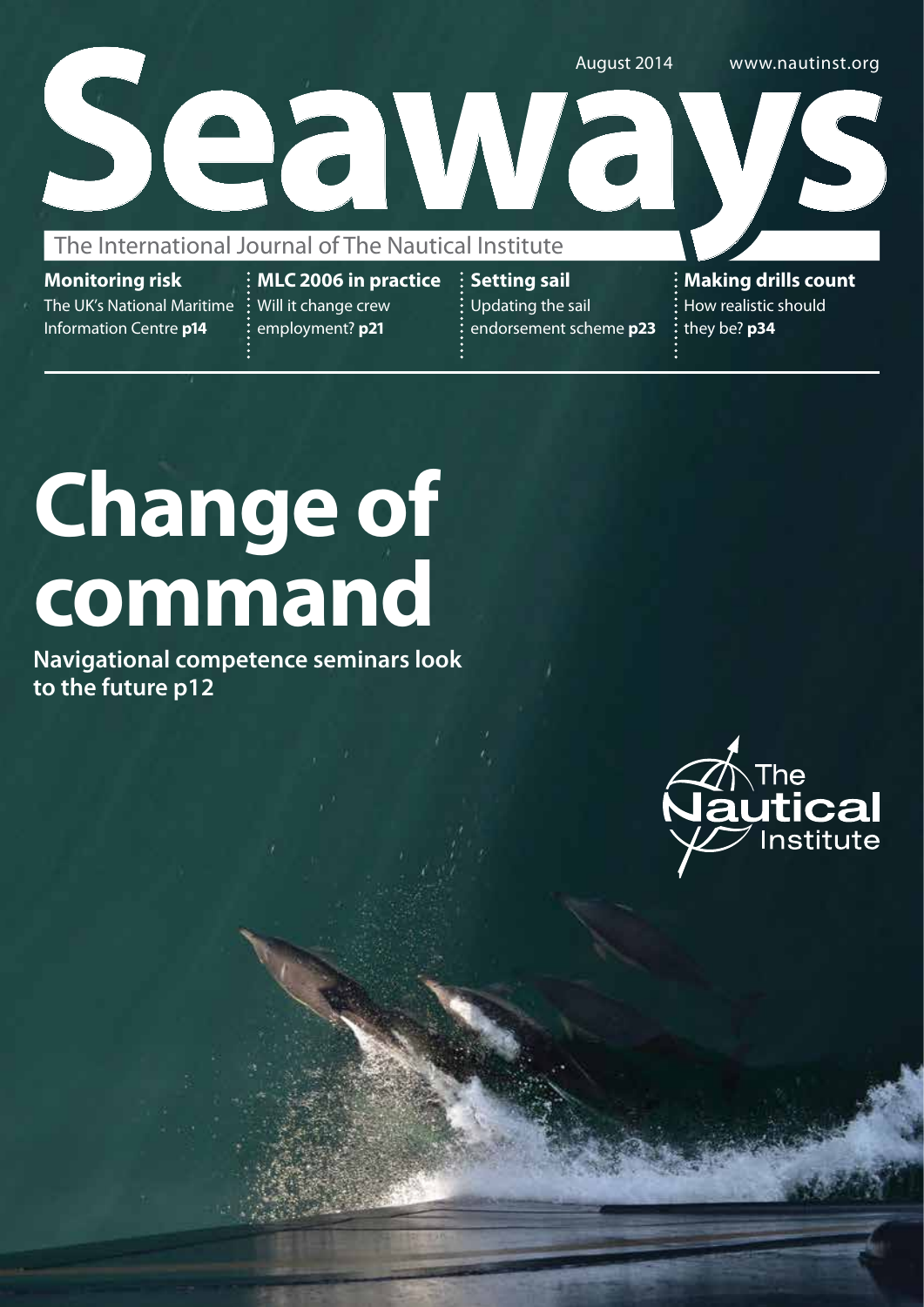# Focus

## **Change of Command**

66 Branches and individual members must start thinking now about the Institute's priorities for 2016-2020 so as to be ready to fully engage in the consultation about the Strategic Plan next year



or those of you who were unable to make it to<br>the AGM Event in Sydney, we are pleased to<br>share with you the speeches and reports made<br>there as well as a brief report on the Command<br>Seminar held in conjunction with the AGM. or those of you who were unable to make it to the AGM Event in Sydney, we are pleased to share with you the speeches and reports made there as well as a brief report on the Command the first in the series of five Command Seminars on the theme of Navigational Competence, its conclusions have already been shared with the other four so that they can build on the input from Sydney (see pp 12-13). They will be held in London (16 Oct), Cyprus (7 Nov), Glasgow (10 Nov), and Manila (28 Nov) – see Diary p2 and website for details. In each case, sponsorship is enabling us to keep the cost of attendance low so as to encourage as high a turnout as possible by those involved in the control of sea-going ships, whether serving on board or ashore. The outcomes from these seminars will be used in the Institute's work to further improve the safety of operations and influence training methods into the future.

The AGM itself was very well attended by 80 members and saw the conclusion of Captain 'Krish' Krishnamurthi's two year presidency. His Address was as thoughtful as ever, reflective on his term of office and yet forward looking as one would expect of our youngest President, who will not be content to rest on his laurels (see pp 8-9). Indeed, he said as much to those retiring from Council in thanking them for a job well done, as there are many ways to contribute to the Institute's work through the governance structure, branch activities, publications, social and professional media and the IMO. A number of members were elected onto Council for the first time. The balance of sea-going and shore-based members is being maintained as per the Constitution, which states that at least 50% must be in active sea-going employment. This ensures that the practical focus of the Institute is maintained and is a key reason that our input to the IMO's work and other industry bodies is sought and respected. We look forward to welcoming them to their first meeting in December.

The AGM business concluded with the election of the new President, Captain Robert McCabe FNI, who is the Operations Director for the Commissioners

of Irish Lights. We are grateful to his employers for supporting him in his new role for the Institute. His Acceptance Address expanded on the theme of contributing to the work of the Institute and looked ahead to the next Strategic Plan which will cover the period 2016-2020 (see pp 10-11). He encouraged branches and individual members to start thinking now about the priorities for the Institute in that period so as to be ready to fully engage in the consultative process for the Plan next year. As he pointed out, input to previous consultations has been of good quality but not from as many members as is desirable. It is important that respondents to the survey are representative of the worldwide membership, and every branch should build a consultation meeting into their programme during the first half of next year.

#### **MARS**

A simple, yet crucial way that we can all contribute to safety and the work of the Institute is to contribute reports to the confidential Mariners' Alerting and Reporting Scheme (MARS) which we run for the benefit of the whole industry. There has been a steady decline in individual reports and recently companies have not been sharing their Safety Management System (SMS) reports as much as before (see p17). It would be heartening to think that this decline in reports is due to operations being considerably safer and a dearth of near misses or accidents. However, information from P&I Clubs showing rising claims indicates that is not the case. Ask any roomful of mariners if they have been involved in a near miss and all the hands will go up. The same malaise, which may be due to the overload of paperwork at sea and ashore, is afflicting the Confidential Hazardous Incident Reporting Programme (CHIRP) with which we are associated and we have set up a joint Ambassador project to promote both schemes. So, reflect on what you see happening in your operations or in your vicinity and send in a brief report to MARS and/or CHIRP. It will help you and others be safer, even to the extent of saving your life or that of a fellow seafarer.







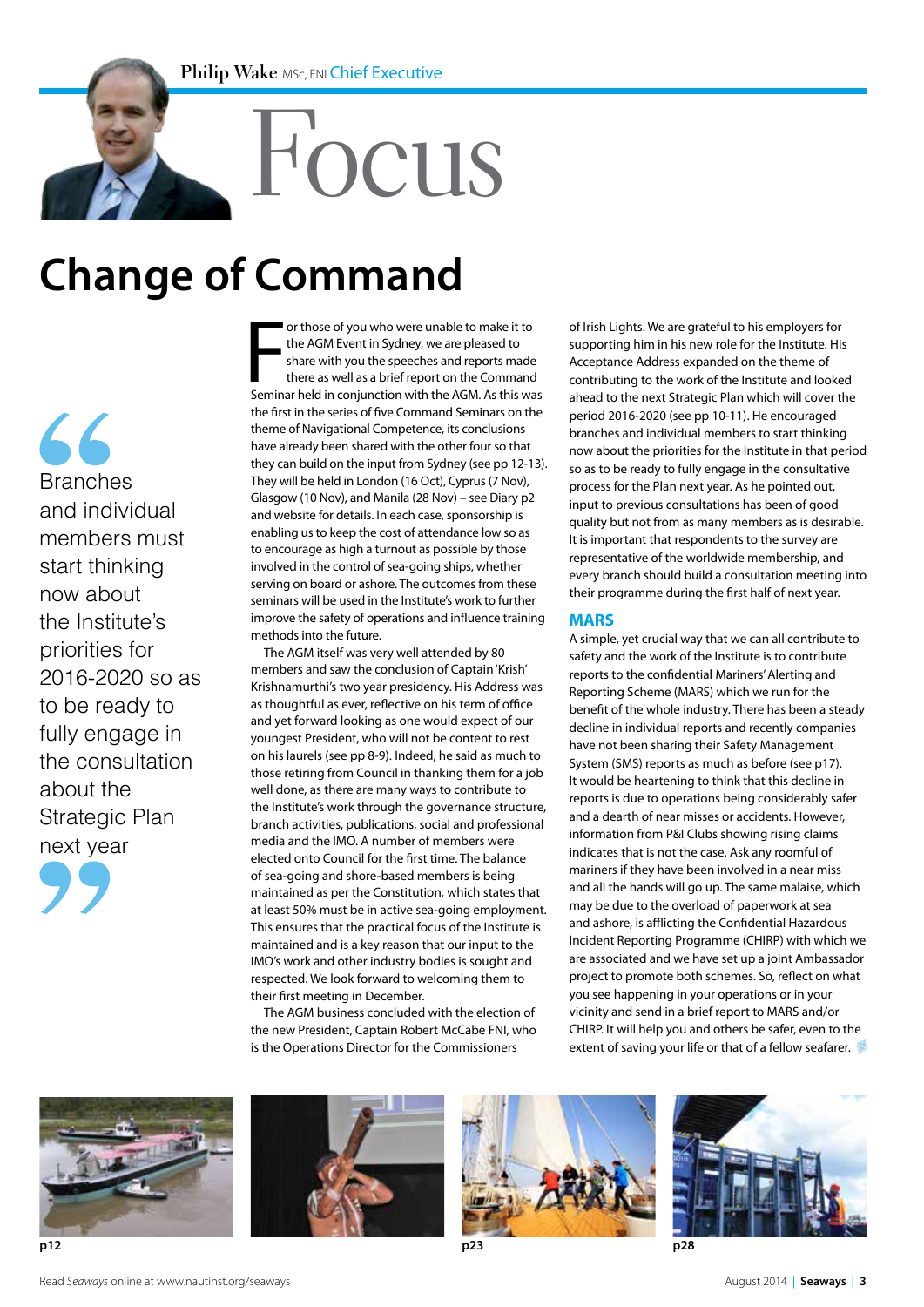#### **Providing learning through confidential reports – an international cooperative scheme for improving safety**

# Mariners' Alerting and Reporting Scheme

#### **MARS Report No. 262 August 2014**

#### **MARS on the rocks?**

→ For more than 20 years, The Nautical Institute's Mariner's Alerting and Reporting Scheme, otherwise known as MARS, has steadfastly served the marine community with monthly reports of lessons learned from close calls, incidents and accidents. Not only are these monthly reports published in *Seaways* magazine for the benefit of NI members, but several marine industry publications regularly republish MARS reports for their readers. Additionally, MARS reports are available on the web in a searchable database (nautinst.org/mars); a useful tool for providing case studies for safety meetings and classroom exercises. Although the value of MARS has been proven and these reports appear to be greatly appreciated by the marine community, MARS is presently in critical shape – close to death. This is because we are simply not receiving enough reports.

As editor of MARS, one of my jobs is to scan the industry accident literature for interesting cases that can be summarised and re-packaged as a MARS report. But these 'official' reports are quite limited in number. The intent and scope of MARS is for mariners to report their own close calls, incidents and accidents to the MARS editor who in turn ensures confidentiality and, on publication, anonymity. The problem at present is there are so few reports submitted that MARS has become unsustainable in its present form. But this can change with your help.

Anyone can report a close call, incident or accident. Essentially, all that is needed is a short description of the event and any action taken to remedy the situation – in other words, the lessons learned. Don't worry if English is not your first language – we will edit your report to publication standards. And since a photo is worth 1,000 words, a photo or two are always welcome too. Although we require your name and that of the company/ship, these are only for the sake of verification and in case any clarifications are needed before publication. Neither your name, the ship nor company name will appear in the published MARS report. Copies of company reports are also welcome, perhaps sent by superintendents or designated persons ashore (DPAs). Reports can be made in any convenient method; by e-mail, via social media, through the MARS website or by letter. The goal is to share the lessons learned and hence help all readers expand and improve their own risk appreciation.

Don't let MARS be a casualty of indifference. Help others and help yourself by reporting to the MARS editor at mars@nautinst.org

#### **MARS 201441**

#### **Booby hatch unsecured**

→ Personal access to a hold through hatch covers is possible via special openings often called booby hatches. When a person wants to use them they usually have to hold the booby hatch as support for the first few steps as they enter or exit. An authority for a large port reports that there have been numerous cases where the booby hatch locking pin was not in place. This resulted in the booby hatch inadvertently moving on its hinge while the person was using the hatch; some injuries have resulted. Although no serious injuries are known to have happened, there is certainly a possibility of falling into the hold, which would result in grave consequences.



**Ship's crew should ensure that the locking pins are always properly secured whenever the booby hatch is in the open position**

#### **MARS 201442**

#### **Thread mismatch impairs fire extinguisher**

#### **Edited from USCG Safety Alert 03-14**

 $\rightarrow$  During a fire investigation onboard a vessel it was discovered that a portable carbon dioxide (CO2) extinguisher had failed to properly discharge during the fire-fighting event. CO2 only seeped from the neck of the extinguisher when it was used, rather than sprayed. The fire was subsequently extinguished using a dry-chemical fire extinguisher.

During examination it was found that the hose and discharge horn had been replaced. The end of the hose screws on to a diffuser on the side of the discharge valve/handle assembly of the extinguisher. The diffuser is a ported protrusion on the male end of a 90° fitting. On the side of the protrusion are orifices through which the CO<sub>2</sub> flows. The examination revealed that the spherical end of the protrusion, which contains no orifices, 'bottomed out' against the orifice in the connection fitting that leads to the hose and horn assembly. The flow of CO2 was thus completely blocked.

It was further noted that the male threads of the diffuser were tapered US national pipe threads, while the female threads of the hose connection were straight. This thread mis-match likely allowed the hose connection to be tightened to a greater extent than intended on the diffuser threads. This permitted the spherical end of the diffuser to 'bottom out' against the orifice in the tube. This may have also resulted in the reported leakage from the neck of the extinguisher due to back pressure.



**Visit www.nautinst.org/MARS for online database**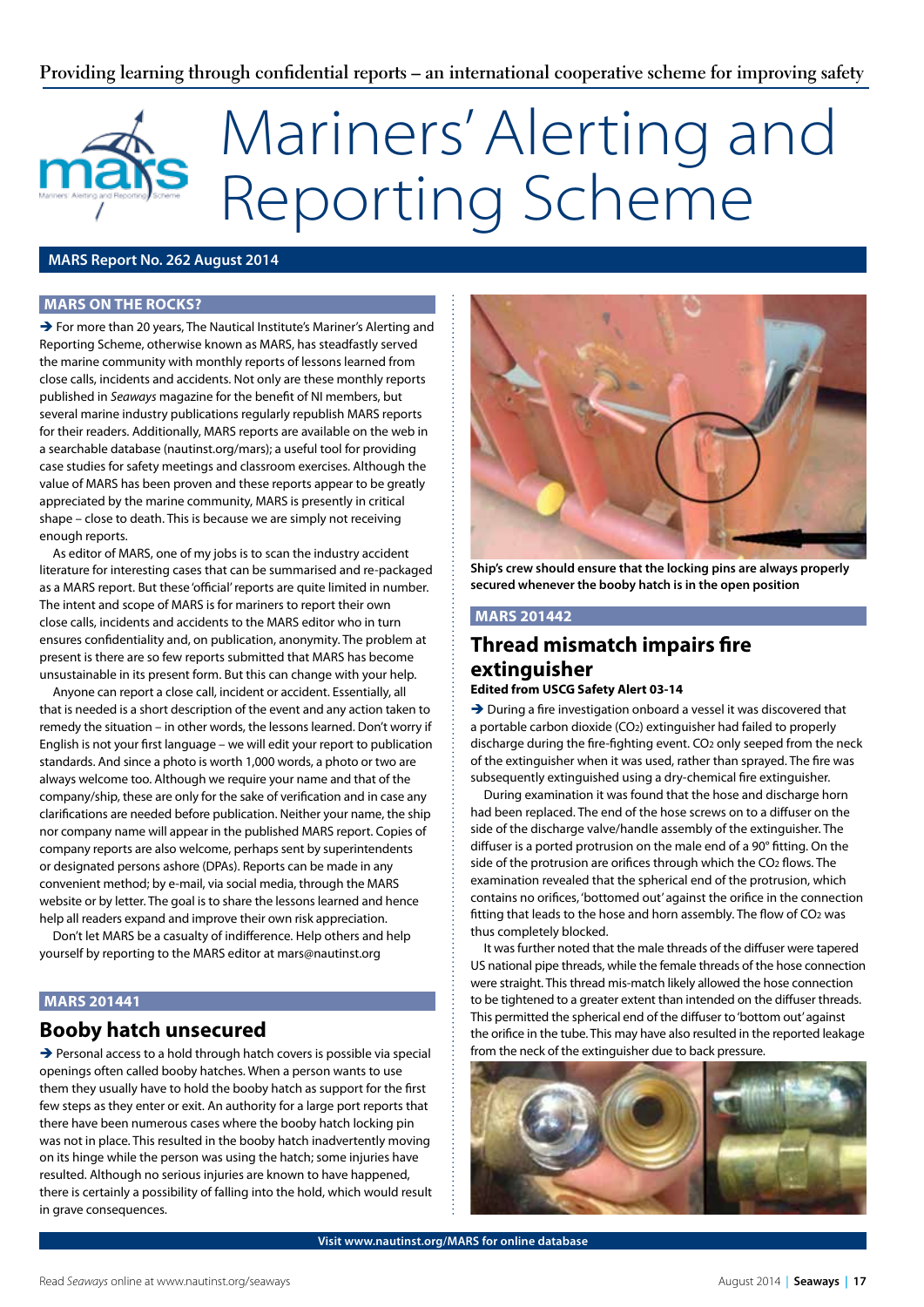There are newer types of diffusers in which the orifice follows the length of the protrusion and the end is not spherical. However, the issues regarding the tightening of the two components and the importance of ensuring proper lengths and compatibility of the threaded and machined surfaces remain. Binding or 'bottoming out' should not occur except at the threaded surfaces. Replacement parts should be as specified by the equipment manufacturer and servicing should always be done by qualified fire safety equipment technicians.

#### **MARS 201443**

#### **Three metre fall causes death**

#### **Edited from official report from the Hong Kong SAR Marine Accident Investigation Section**

→ While berthed and after discharging cargo, crew were instructed to clean the hold. As one rating climbed a portable ladder another rating steadied it. The rating climbing the ladder wore a safety helmet and a safety harness, but on the way up he was not attached to anything. He was headed up to the ring attachment to secure his harness. Once at the level of the ring, he attempted to fasten the lifeline, which was about one metre to his right. As he extended himself to attach the lifeline he lost his balance and fell to the tank top three metres below.

Within 30 minutes an ambulance had arrived and taken the victim to hospital. Unfortunately, eight days later the victim succumbed to his injuries and was pronounced dead.



The investigation found the following:

- **•** There was no evidence of fatigue in this accident.
- The distance from the right handhold of the ladder to the centre of the metal ring was about one metre. The average hand reach of males of the victim's nationality is about 0.6 metre. Therefore, it was a risk for the rating to fasten his lifeline under this condition. The risk could have been reduced if the ladder was placed closer to the metal ring.

**• The main contributing factor of the accident was the work attitude** and safety consciousness of the victim. He should have stopped the operation and climbed down the ladder. The operation should only have resumed after the ladder had been properly aligned closer to the safety ring.

■ **Editor's note:** What an unfortunate outcome for such an ordinary task that should have been safe. Everyone just wants to get the job done, often without enough regard for their own safety. In this case the solution was so simple, yet the rating chose to attempt the manoeuvre nonetheless – overextending himself and losing his balance; possibly lulled into a false sense of security as he was not that high. But as witnessed here, three metres is enough to kill.

#### **MARS 201444**

#### **Fatigue wins again as ship hits seawall at 15 knots**

#### **Edited from official report MA2014-1, Japan Transport Safety Board**

 $\rightarrow$  In the early morning hours, but still in darkness, a small container ship was making way at about 15 knots on autopilot with the officer of the watch (OOW) as the sole watch-keeper on the bridge. The visibility was good and there was no traffic, so the Master had given the instruction for the OOW to be alone on the bridge while making way in darkness. A few hours into his watch the OOW began to feel drowsy, so he began walking briskly around the wheelhouse. He then sat in the chair in front of one of the radars, confident he would not fall asleep. Somewhere between buoys four and five as they made landfall he fell asleep.

About 40 to 50 minutes later, at approximately 04:40, he woke up abruptly when he was thrown out of the chair by the impact of a collision. The vessel had hit the sea wall on the northern side of a nearby bridge. The ship was not equipped with a bridge watch navigation alarm system (BWNAS) at the time of the accident, nor was it required to have one.





**Visit www.nautinst.org/MARS for online database**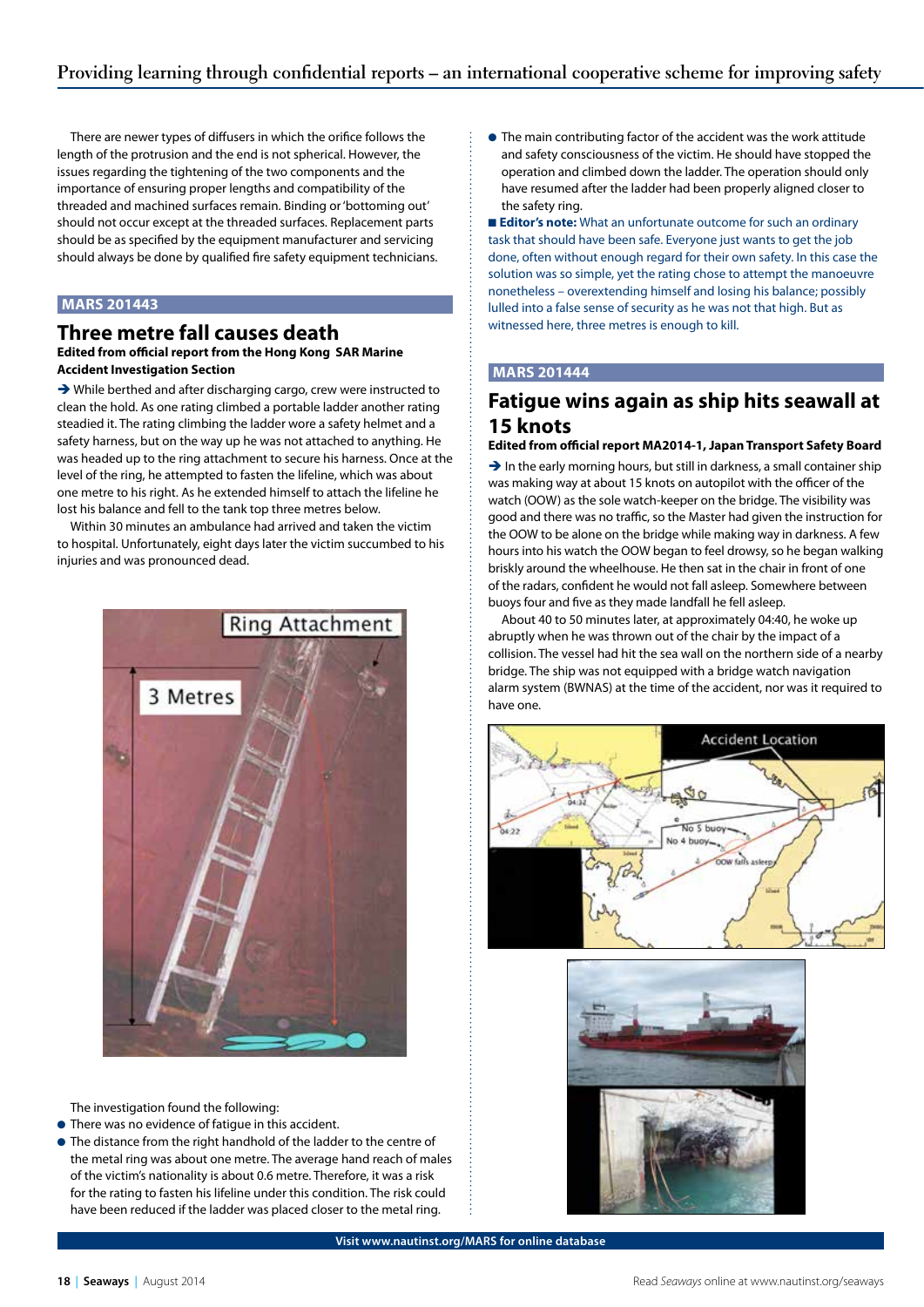

#### **Lessons learned**

- Had a proper lookout been assigned to assist the OOW it is unlikely the collision would have transpired.
- Had the OOW reported his drowsiness to the Master, alternative watch arrangements could have been made.

■ **Editor's note:** Although this ship was ostensibly operating under a three watch system, fatigue can affect anyone if proper 'sleep hygiene' is not practised. It has been demonstrated in numerous studies that the average person needs seven to eight hours of *continuous* sleep for it to be truly recuperative. Working while fatigued is equivalent to working while under the influence of alcohol. Although a BNWAS is a device that can help prevent accidents like this (and today this ship would be required to have one), the real solution is proper rest for all crew and a proper lookout.

#### **MARS 201445**

#### **Watertight door fatality**

**Edited from official report 09-202, Transport Accident Investigation Commission for New Zealand**

 $\rightarrow$  While at berth, the crew of a small passenger ship were conducting a fire and emergency drill, which included closing and testing the hydraulically operated watertight doors. The Master closed the watertight doors remotely from the bridge. Some minutes later, the chief engineer opened the watertight door to the engine room, but for some reason he became trapped by the door as he passed through the doorway. He remained trapped for more than eight minutes before being found and freed. He was resuscitated but never regained consciousness and later died in hospital. The door closing pressure was later measured to be 1,650 kg.

The watertight doors were normally set in the local-control mode, which meant that they could not be remotely closed from the wheelhouse. At the time of the accident the doors were in the remoteclose mode for the exercise, which meant they would automatically close when the user released the opening handle. The crew routinely passed through the watertight doors without fully opening them when the doors were in the local-control mode. This practice was probably also followed when the doors were in the remote-close mode. It is possible that the victim tried to pass through the door before it was fully open, and for some reason (such as releasing the handle) it began closing and trapped him.

The investigation found that, among other things:

- $\bullet$  It was common practice on board not to fully open watertight doors before passing through. It is possible that the victim did not fully open the door on this occasion, which would have contributed to his becoming trapped.
- The doors were set to close with a speed that was twice the maximum allowable under the SOLAS regulations (which specify never less



than 20 seconds). This would likely have contributed to the victim becoming trapped.

- **•** The door operating handle protruded farther inside the watertight doorway space than was necessary. This meant the victim was not able to free himself when the door closed on him.
- l The watertight doors on board the vessel had not been maintained and tested in accordance with the manufacturer's instructions and did not meet the performance standards required by the IMO and the Flag State Administration.
- **The audible door closing alarm was not working after the accident.** If it was not working at the time of the accident, that could have contributed to the victim becoming trapped in the door.
- **•** The safety management system on board the vessel did not deal in an appropriate way with the maintenance, testing and operation of the watertight doors, which were safety-critical apparatus that presented a known risk to the crew.

#### **Lessons learned**

- l Always fully open a watertight door before passing through the doorway when the door is in the remote-close mode.
- **•** The faster the door closes, the greater the risk.
- l Under no circumstances should watertight doors be set to close faster than the maximum allowable speed.
- **•** Ship operators should adopt specific procedures for operating watertight doors in both local-control and remote-close modes. The procedures should be compatible with the doors' purpose and design, and the frequency with which they are used.
- **•** Legislation governing the design and use of watertight doors should be flexible enough to achieve appropriate procedures for the use of any watertight door in any mode.
- **Poorly maintained watertight doors are dangerous. Shipboard** planned maintenance systems should be designed and followed to ensure that watertight doors are maintained in accordance with manufacturers' instructions, and in accordance with good standard marine engineering practice.

### MARS needs you!

Reports from mariners' experiences of incidents and near-misses are one of the most valuable tools the shipping industry has to help prevent such incidents in future. But The Nautical Institute can only share these incidents if they are reported to us in the first place. www.mars.nautinst.org

**Visit www.nautinst.org/MARS for online database**